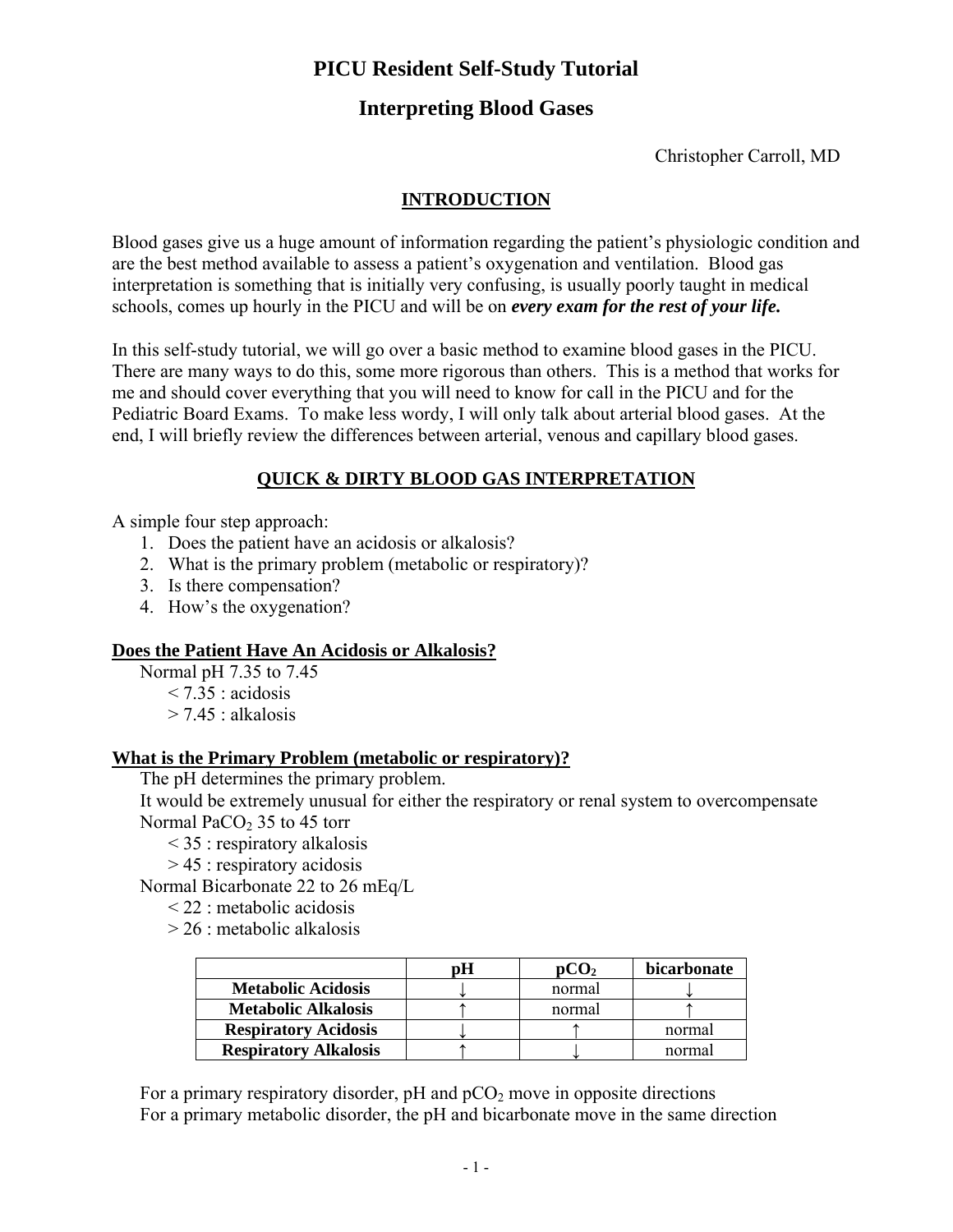## **Interpreting Blood Gases**

#### **Is There Compensation?**

Compensation is the body's attempt to return the acid-base status to normal If the primary problem is: the compensation will be a:

respiratory acidosis metabolic alkalosis respiratory alkalosis metabolic acidosis metabolic acidosis respiratory alkalosis metabolic alkalosis respiratory acidosis

Generally the respiratory system can compensate almost immediately for a primary metabolic disorder, but the kidneys take longer to compensate for a primary respiratory disorder

### **Expected Compensation**

 Acute Respiratory Acidosis For every 10 torr increase in PaCO<sub>2</sub>, the pH should decrease 0.08 units the bicarbonate should increase by 1 mEq/L Chronic Respiratory Acidosis For every 10 torr increase in PaCO<sub>2</sub>, the pH should decrease 0.03 units the bicarbonate should increase by 3.5 mEq/L

 Acute Respiratory Alkalosis For every 10 torr decrease in PaCO<sub>2</sub>, the pH should increase 0.08 units the bicarbonate should decrease by 2 mEq/L Chronic Respiratory Alkalosis For every 10 torr decrease in PaCO<sub>2</sub>, the pH should increase 0.03 units the bicarbonate should decrease by 5 mEq/L

 Metabolic Acidosis Expected  $PCO_2 = 1.5$  x (bicarbonate) + 8 + 2

 Metabolic Alkalosis For every 10 mEq/L increase in bicarbonate, the  $PCO<sub>2</sub>$  should increase by 6 torr

### **Putting It All Together- Expected Compensation**

Calculating Expected Compensation can help you to determine if a patient has a simple disorder (either a primary respiratory or metabolic disorder with appropriate compensation) or if a patient has a mixed disorder.

Let's look at the following example...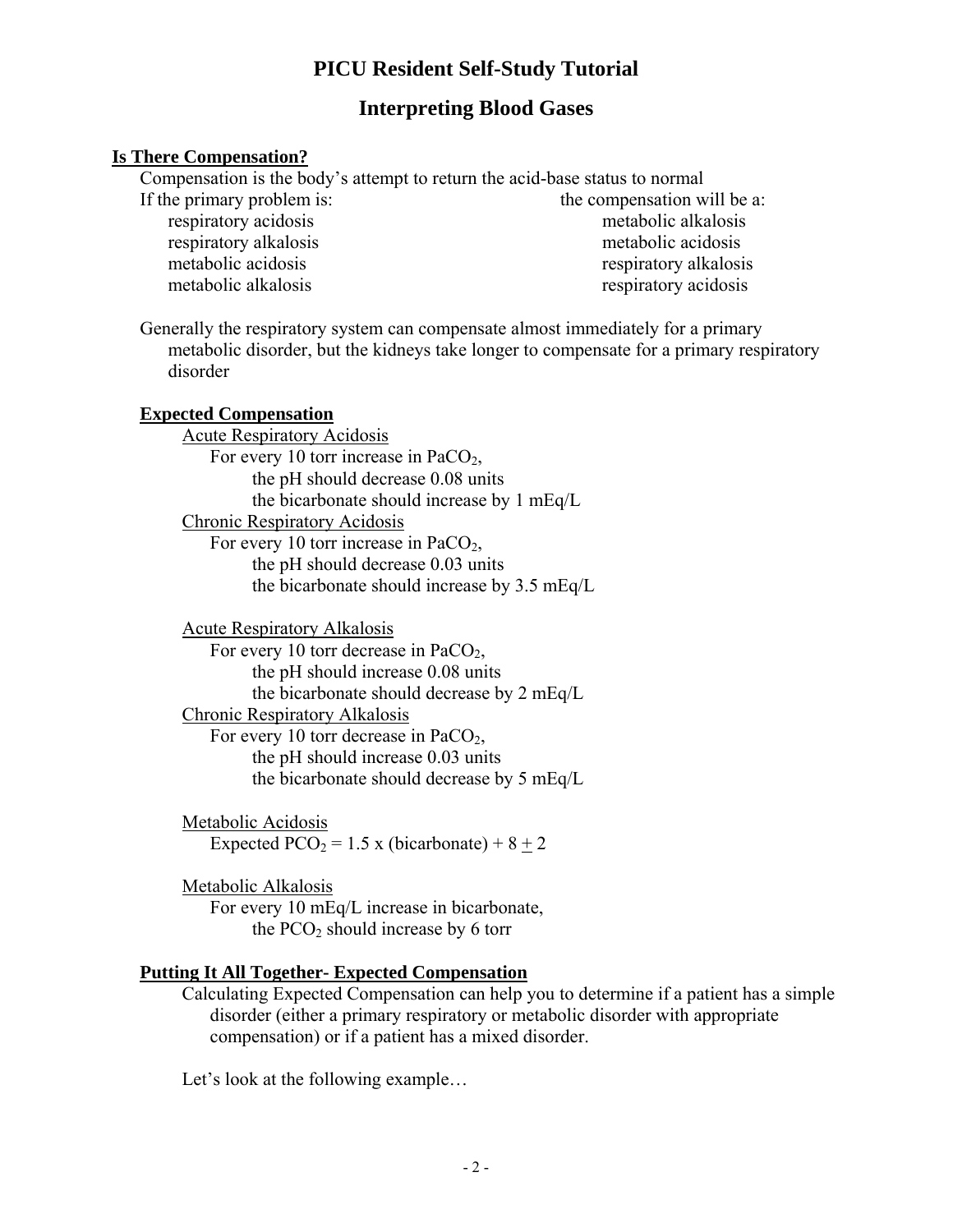# **Interpreting Blood Gases**

#### **Putting It All Together- Expected Compensation (continued)**

Say you have a patient with bronchopulmonary dysplasia *(a situation never seen in the ICU),* on chronic diuretic therapy who has an ABG with a pH of  $7.42$ , a  $PCO<sub>2</sub>$  of 65 and a bicarbonate of 41.

Let's approach this from the respiratory side first (patient with  $PCO<sub>2</sub>$  retention).

The expected metabolic compensation would be for a 3.5 mEg/L increase in bicarbonate for every 10 mm increase in  $PCO<sub>2</sub>$ 

So measured PCO<sub>2</sub> of  $65$  – normal PCO<sub>2</sub> of  $40 = 25$ .

The expected compensation for the bicarb should be  $(2.5 \times 3.5) + 24 = 32.75$ .

However, the measured bicarbonate in this patient is 41.

So this patient has a metabolic alkalosis that complicates the respiratory acidosis (probably due to diuretic use)

You could also approach this from the metabolic side first (too much bicarbonate) The expected compensation would be  $PCO<sub>2</sub>$  retention, 6 torr for each 10 mEq/L increase in bicarbonate

Given a bicarbonate of 41, with a normal of 24: 41-24=17

Therefore the expected PCO<sub>2</sub> should be  $(1.7 \times 6) + 40 = 50.2$  torr

However, the  $PCO<sub>2</sub>$  is measured at 65 torr

- So this patient has a respiratory acidosis that complicates the metabolic alkalosis (probably due to bronchopulmonary dysplasia)
- So either way you look at it, this patient has a mixed respiratory acidosis and metabolic alkalosis.



"We have a new blood gas machine."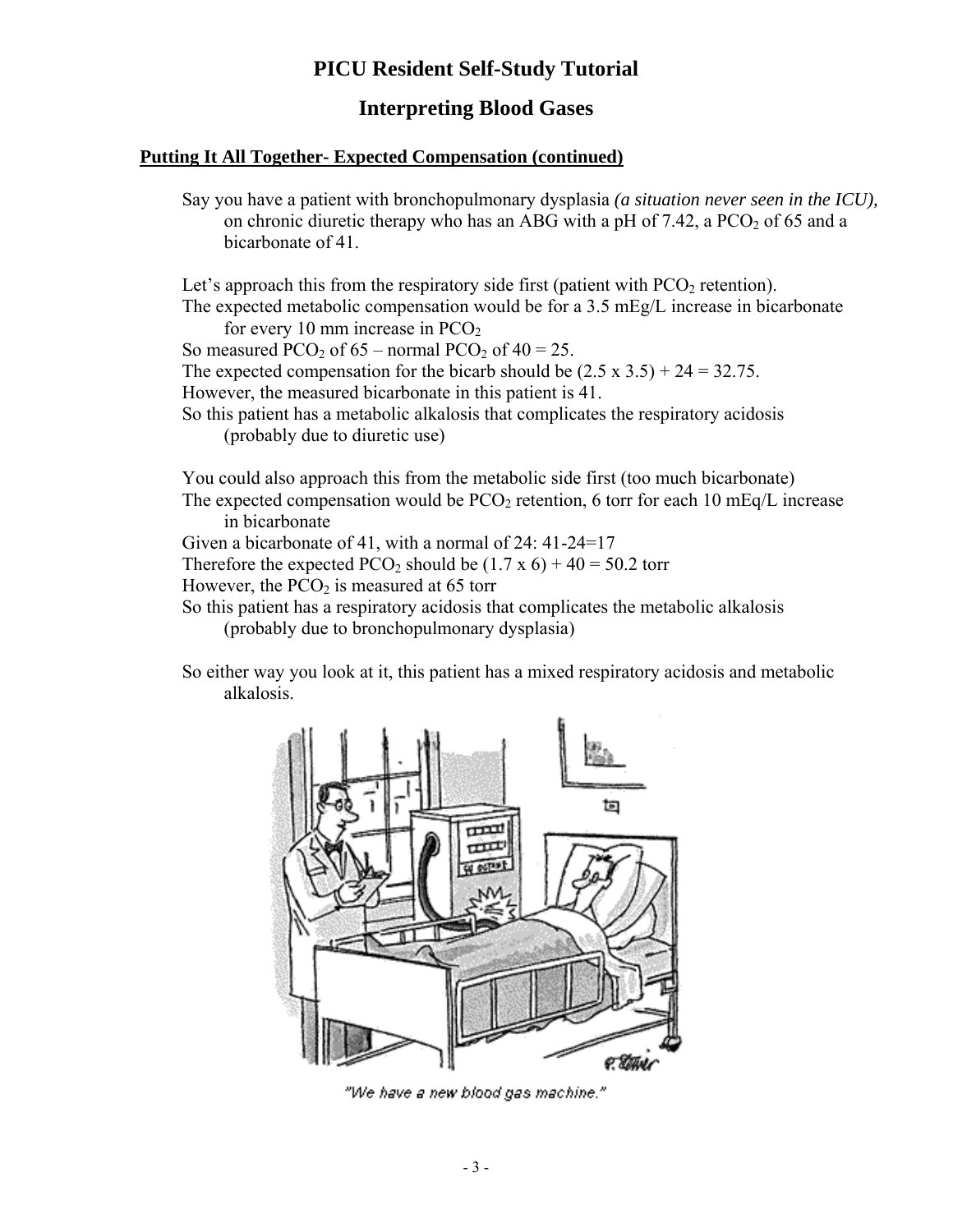### **Interpreting Blood Gases**

#### **How's the Oxygenation?**

There are a number of different ways of assessing oxygenation by looking at the arterial blood gas. (For more details, see the Physiology of Oxygen Transport Tutorial). For the purpose of this tutorial, we will discuss three:

#### **Alveolar-arterial Oxygen Tension Difference**

Also known as the A-a gradient Classic method of assessing difficulties in oxygenation Not so quick Normal A-a gradient is less than 50 torr.

### $A-a$  gradient =  $P_AO_2 - P_aO_2$

Where the  $P_AO_2$  is the Alveolar PO<sub>2</sub> and the  $P_aO_2$  is the arterial PO<sub>2</sub>. The  $P_AO_2$  is determined by:

#### $P_AO_2 = (713 \times FiO_2) - (PaCO_2/0.8)$

#### **Oxygenation Index**

Takes into account how much ventilation the patient is requiring Used for criteria for ECMO The higher the OI the worse, generally OI higher than 20 are bad.

#### $OI = Mean Airway Pressure x FiO<sub>2</sub> x 100 / PaO<sub>2</sub>$

#### PaO<sub>2</sub>/FiO<sub>2</sub> ratio

The quickest way to assess oxygenation Used in many studies and as a criteria for ARDS Normally, should be 500. On room air, normal PaO<sub>2</sub> = 100. So,  $100/0.21 = 500$ A PaO $_2$ /FiO<sub>2</sub> between 200-300 reflects diminished oxygenation, <200 is ARDS

#### **A WORD ABOUT BASE EXCESS/BASE DECIFIT**

You may hear these terms used instead of the bicarbonate. So when someone is rattling off a blood gas, they may report the pH,  $PCO<sub>2</sub>$ ,  $PO<sub>2</sub>$  and then the base excess/deficit (instead of the bicarbonate). Some prefer this term, rather than the bicarbonate, since on most blood gas machines, the bicarbonate is a calculated number from the expected compensation and pH (and not truly measured). This can make it difficult to do the expected compensation calculations outlined on page 3.

The base excess or deficit is approximately the difference from the normal bicarbonate. So, someone with a bicarbonate of 21 should have a base deficit of  $-3$  and someone with a bicarbonate of 27 should have a base excess of +3. **In general, base deficits (negative) reflect a metabolic acidosis and base excesses (positive) reflect a metabolic alkalosis.**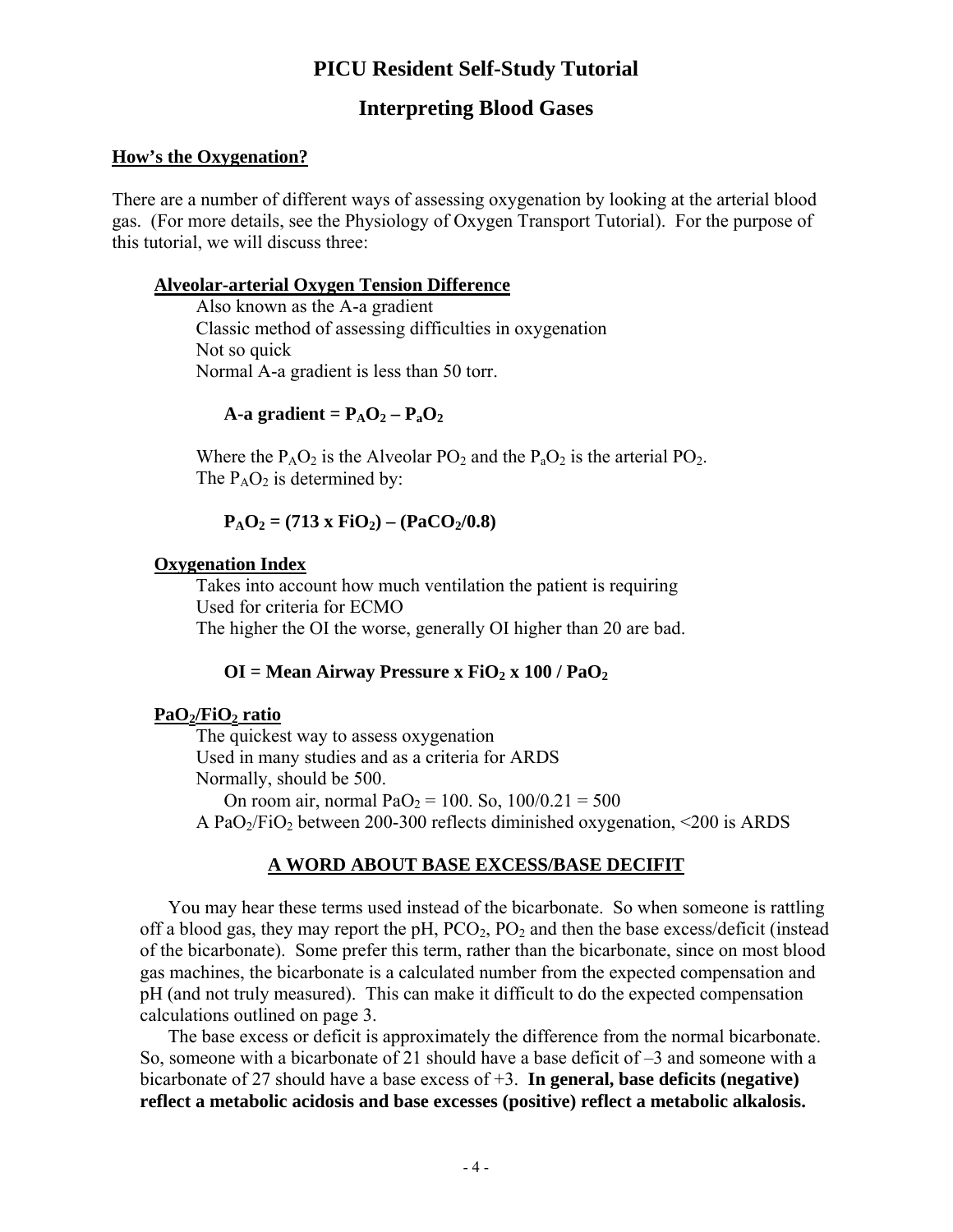## **Interpreting Blood Gases**

### **TYPES OF BLOOD GASES**

There are three types of blood gases that you will see in the ICU: arterial, venous and capillary. In general, compared to arterial blood gases, a venous or capillary blood gas has a "normal" pH of is  $7.30-7.40$  and a "normal"  $PCO<sub>2</sub>$  of 40-50 torr.

## **TYPES OF ACID-BASE DISORDERS**

#### **Acute Respiratory Acidosis**

the PaCO<sub>2</sub> is elevated and  $pH$  is acidotic the decrease in pH is accounted for entirely by the increase in  $paCO<sub>2</sub>$ Bicarbonate and base excess will be in the normal range because the kidneys have not had

adequate time to establish effective compensatory mechanisms

Causes

Respiratory Pathophysiology

airway obstruction, severe pneumonia, chest trauma/pneumothorax

Acute Drug Intoxication

narcotics, sedatives

Residual neuromuscular blockade

CNS disease or Head Trauma

### **Chronic Respiratory Acidosis**

the  $PaCO<sub>2</sub>$  is elevated with a pH in the acceptable range

renal mechanisms increase the excretion of  $H^+$  within 24 hours and may correct the resulting acidosis caused by chronic retention of  $CO<sub>2</sub>$  to a certain extent

Causes

Chronic lung disease Neuromuscular disease Extreme obesity Chest wall/airway deformity

### **Acute Respiratory Alkalosis**

the PaCO<sub>2</sub> is low and the pH is alkalotic

the increase in pH is accounted for entirely by the decrease in  $paCO<sub>2</sub>$ 

Bicarbonate and base excess will be in the normal range because the kidneys have not had sufficient time to establish effective compensatory mechanisms

Causes

Pain Fever Anxiety Thyrotoxicosis Hypoxemia Pregnancy Severe congestive heart failure Hepatic failure Pulmonary emboli Sepsis Drugs

Restrictive lung disease Overaggressive mechanical ventilation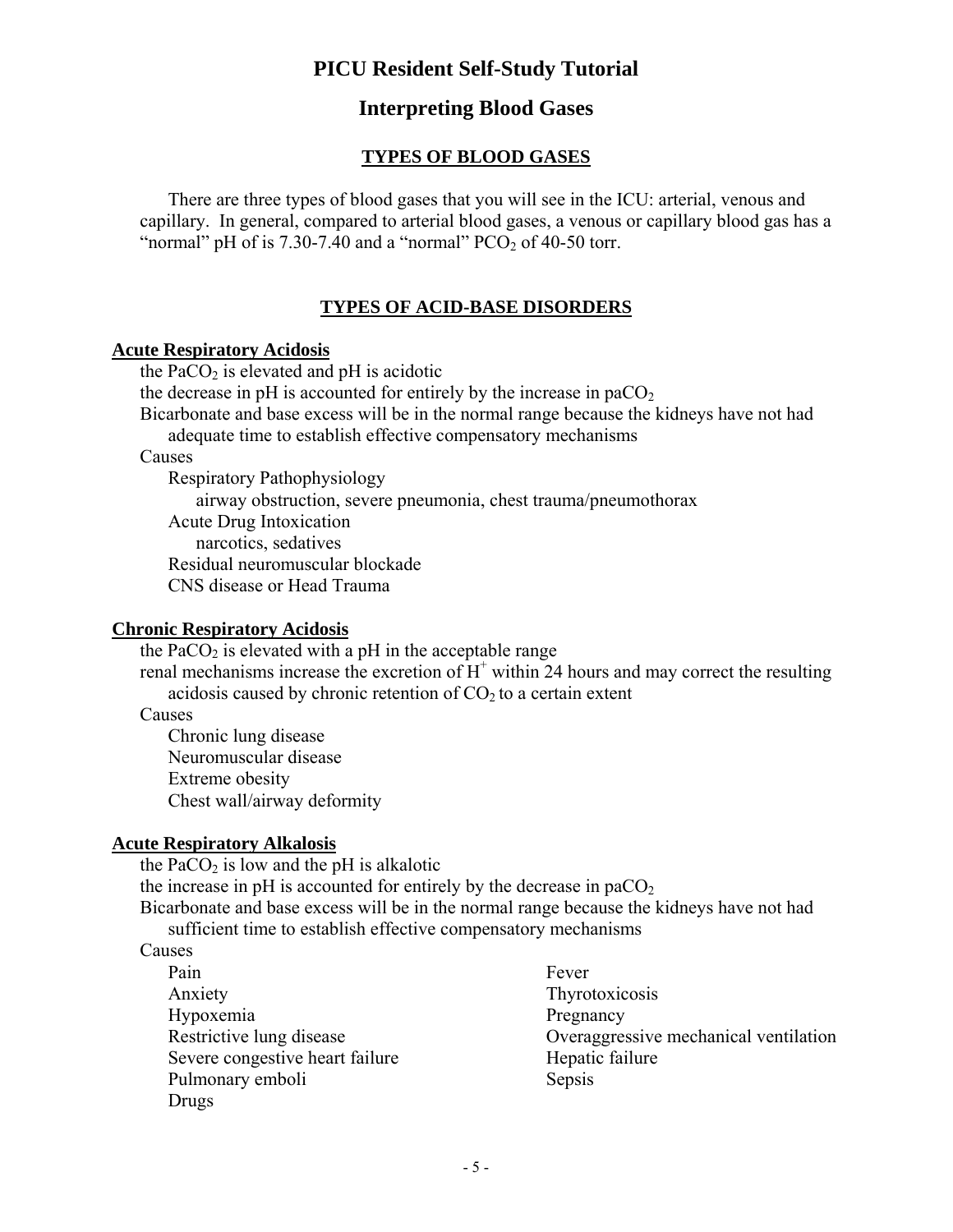## **Interpreting Blood Gases**

#### **Uncompensated Metabolic Acidosis**

normal paCO<sub>2</sub>, low HCO<sub>3</sub>, and a pH less than  $7.30$ occurs as a result of increased production of acids and/or failure to eliminate these acids respiratory system is not compensating by increasing alveolar ventilation (hyperventilation)

#### **Compensated Metabolic Acidosis**

PaCO<sub>2</sub> less than 30, low HCO<sub>3</sub>, with a pH of  $7.3-7.4$ patients with chronic metabolic acidosis are unable to hyperventilate sufficiently to lower PaCO<sub>2</sub> for complete compensation to  $7.4$ 

| <b>Elevated Anion Gap</b> | Normal Anion Gap   |
|---------------------------|--------------------|
| M ethanol                 | Hyperalimentation  |
| U remia                   | Acetozolamide      |
| D KA                      | Renal Tubular Acid |
| P araldehyde              | Diarrhea           |
| I nfection/INH/Inhalants  | Ureterosigmoidosto |
| L actic Acidosis          | Carbonic anhydrase |
| E thylene Glycol          |                    |
| S alicylates              |                    |

ar Acidosis oidostomy hydrase inhibitors

#### **CONCLUSION**

I cannot recommend and clear and concise review of this topic. Nelson's Textbook of Pediatric actually states "It is relatively easy to diagnose a simple acid-base disorder correctly, based on the blood pH,  $PCO<sub>2</sub>$  and bicarbonate levels and using the following nomogram":